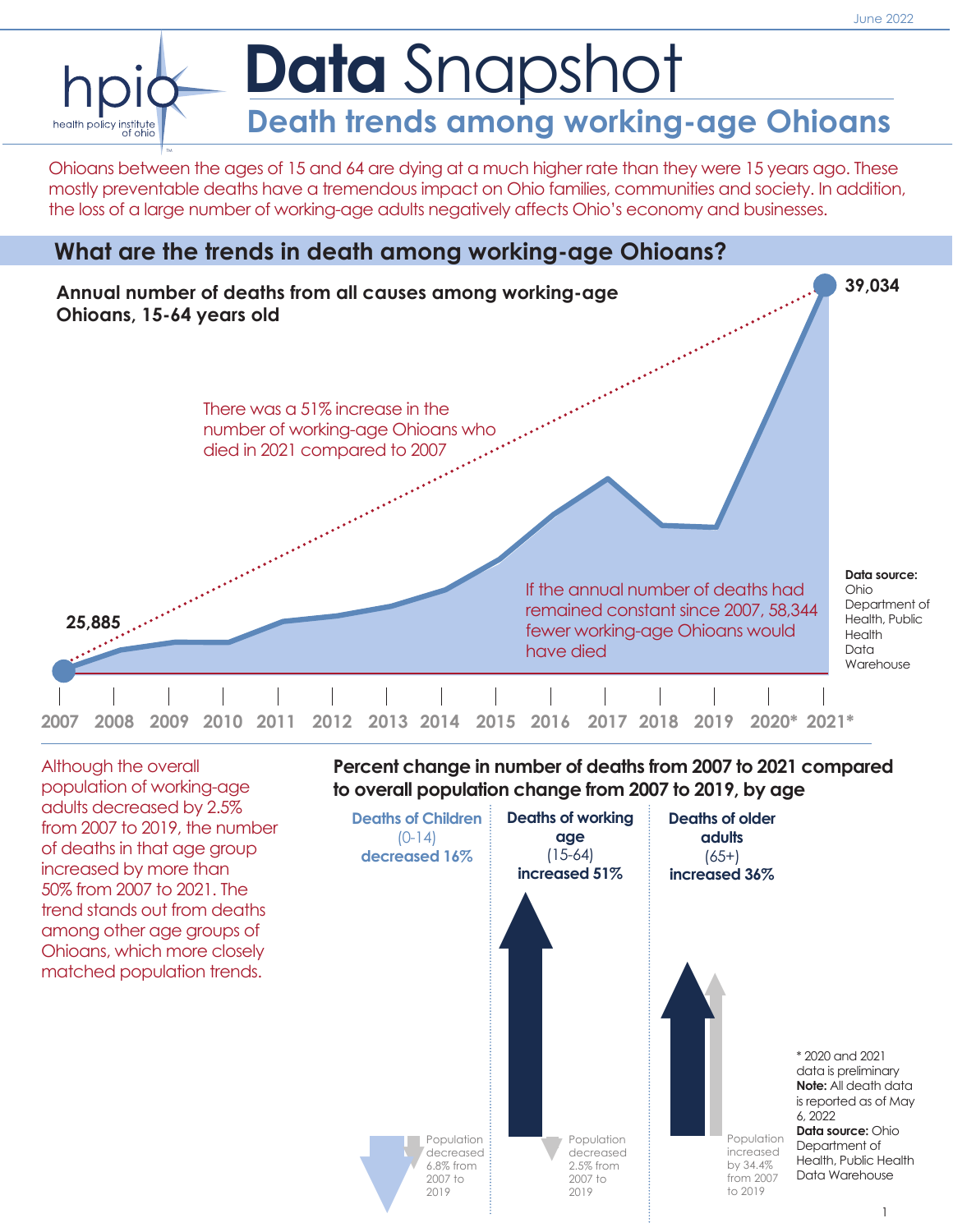## **Is the increase in deaths related to COVID-19?**

COVID-19 played a role in Ohio's increased death rate, accounting for 13 percent of deaths among working-age adults in 2021, but is not the main factor driving the trend.



| Top 10 leading causes of death in 2021 (ages 15-64)        |       |                                                                                                                                                                                             |
|------------------------------------------------------------|-------|---------------------------------------------------------------------------------------------------------------------------------------------------------------------------------------------|
| 1. Unintentional injuries                                  | 6,817 |                                                                                                                                                                                             |
| Unintentional drug overdoses                               | 4,884 |                                                                                                                                                                                             |
| Motor vehicle crashes                                      | 1,111 |                                                                                                                                                                                             |
| Other                                                      | 882   | $*2021$ data is<br>preliminary<br>Note: All<br>data is<br>reported as<br>of May 6,<br>2022<br>Data source:<br>Ohio<br>Department<br>of Health,<br><b>Public</b><br>Health Data<br>Warehouse |
| 2. Cancer                                                  | 6,715 |                                                                                                                                                                                             |
| 3. Heart disease                                           | 6,323 |                                                                                                                                                                                             |
| . 4. COVID-19                                              | 4,986 |                                                                                                                                                                                             |
| 5. Suicide                                                 | 1,379 |                                                                                                                                                                                             |
| 6. Diabetes                                                | 1,249 |                                                                                                                                                                                             |
| 7. Chronic liver disease and cirrhosis                     | 1,248 |                                                                                                                                                                                             |
| 8. Chronic lower respiratory diseases (asthma, COPD, etc.) | 1,114 |                                                                                                                                                                                             |
| 9. Stroke and other cerebrovascular diseases               | 945   |                                                                                                                                                                                             |
| 10. Homicide                                               | 907   |                                                                                                                                                                                             |

## **What is driving the trend?**



\*2021 data is preliminary

**Note:** All data is reported as of May 6, 2022

**Data source:** Ohio Department of Health, Public Health Data Warehouse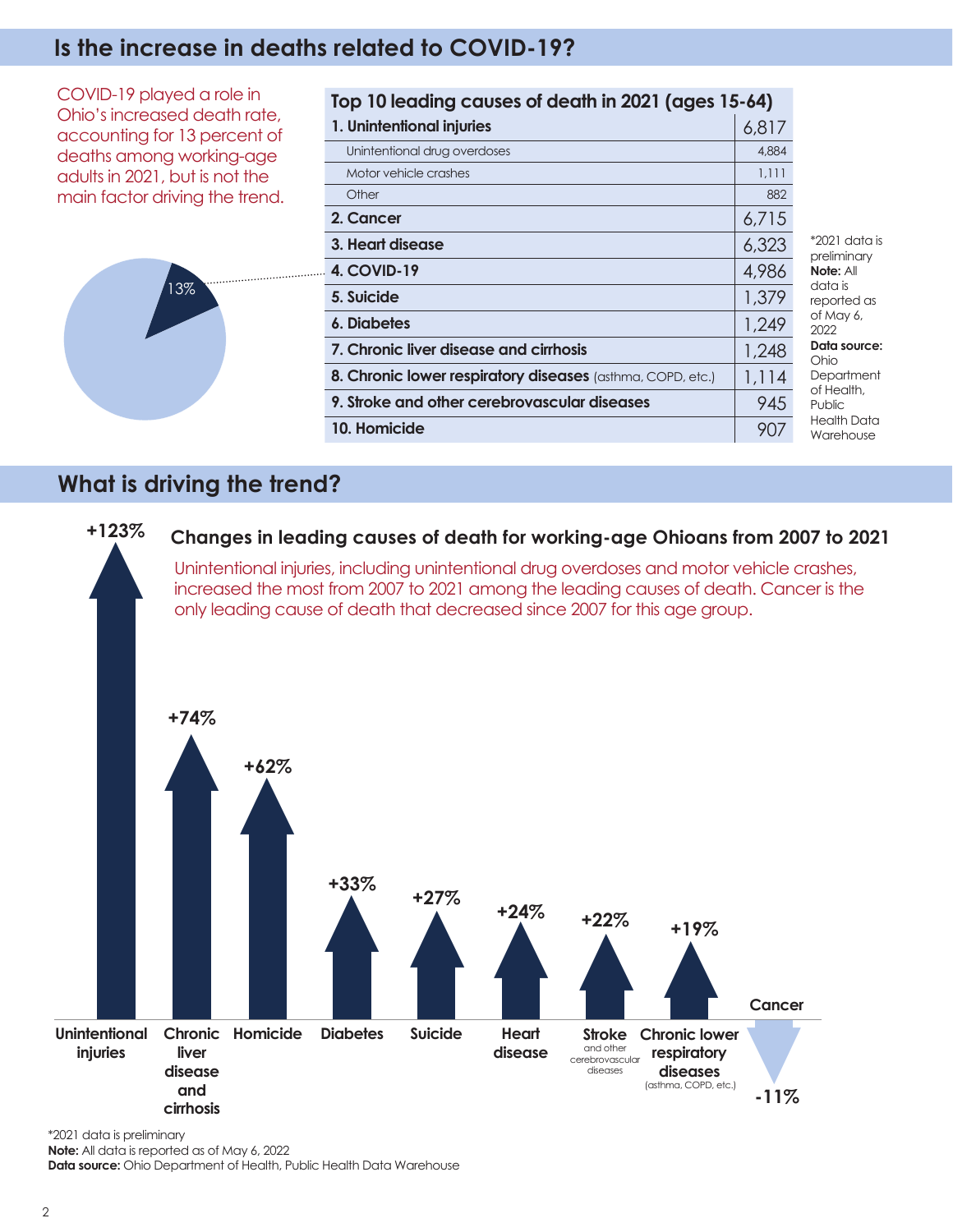# **What is the economic impact?**



The increasing death rate for working-age Ohioans is part of a long-term trend, starting in the early 2000s, in which Ohio is doing worse than the U.S. overall. A healthy workforce is critical for the economic vitality of our state and the data shows we are falling behind.



**Note:** Data is not age-adjusted. The CDC does not recommend trending across 1998 -1999 due to methodological changes in how deaths were reported during that time. The 1979-1998 data is based on compressed mortality with ICD-9 codes (classification of causes of death), and 1999-2020 data is based on underlying causes of death using ICD-10 codes. **Data source:** CDC Wonder

#### **Labor force participation rate in Ohio from April 2007 to April 2022**



The long-term decline in Ohio's labor force participation rate, and recent factors related to the pandemic, have made it more difficult for Ohio employers to fill open positions. The sharp increase in deaths among workingage Ohioans makes it even more challenging to maintain staffing levels.

**Data source:** Federal Reserve Economic Data (FRED), St. Louis Federal Reserve



## **Tip of the iceberg**

Deaths are the tip of the iceberg, signaling broad problems below the surface that affect even more Ohioans. The increasing death rate among working-age Ohioans indicates that issues such as mental health, addiction and violence are not being adequately addressed.

**61.5%** April 2022